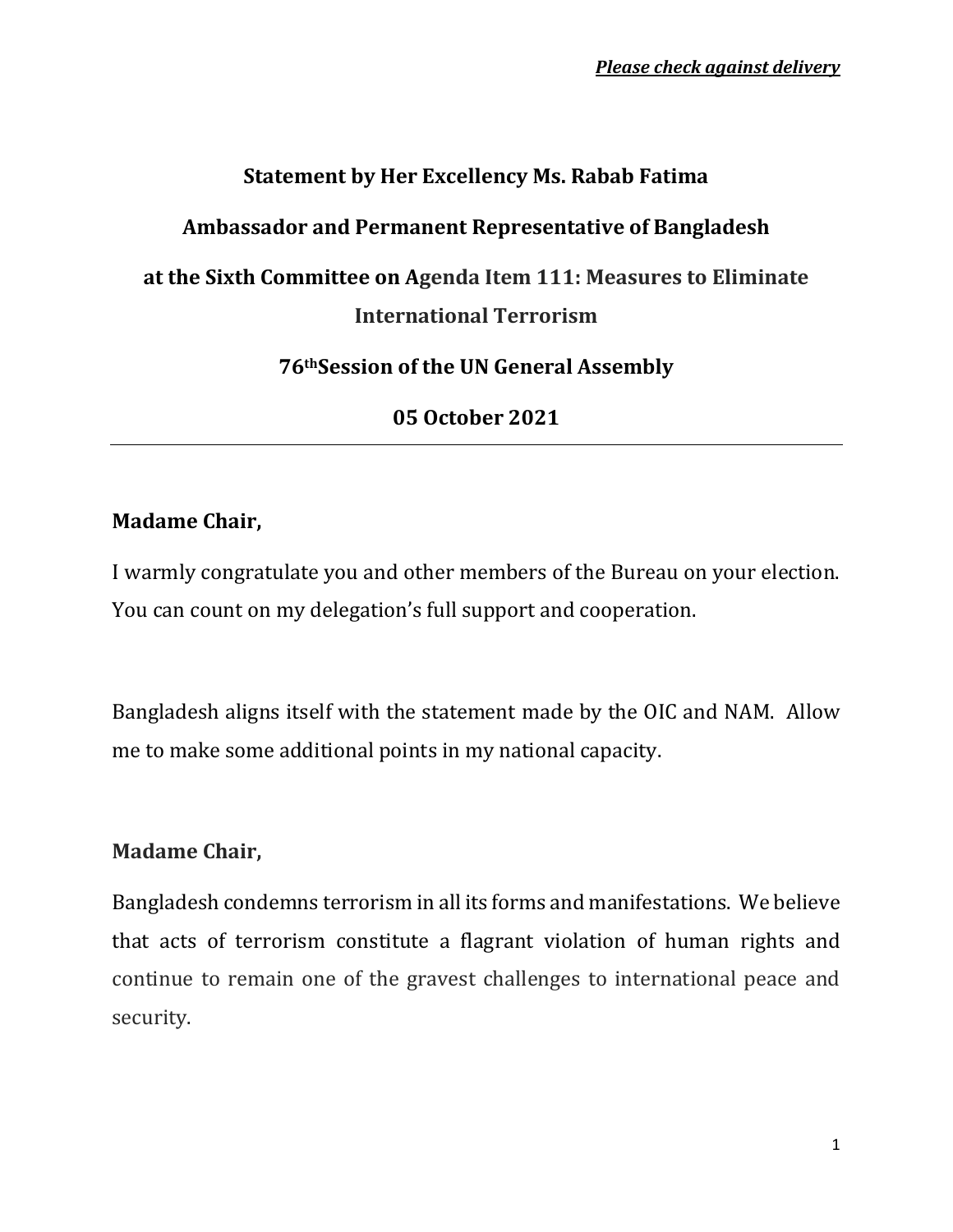The Covid-19 pandemic has compounded this threat. The drivers of terrorism have grown manifold due to growing inequality and poverty, infodemics and the increased exposure to the menaces of the virtual world.

At the same time, the pandemic has severely disrupted national and global efforts to prevent and counter terrorism. In many countries, resources allocated for this purpose had to be diverted to pandemic mitigation measures.

### **Madame Chair,**

Despite challenges, the successful conclusion of the 7th Biennial Review of the UN Global Counter Terrorism Strategy concluded successfully. We welcome the new recommendations in all four pillars of the strategy; although we are concerned at the growing resource and capacity gaps which might pose serious challenges in its implementation.

In this regard, we call for greater solidarity and international cooperation, especially for capacity building in the developing countries. We would like to see greater coordination and coherence in the UN's programmes in the member States, especially in support of national efforts and priorities.

### **Madame Chair,**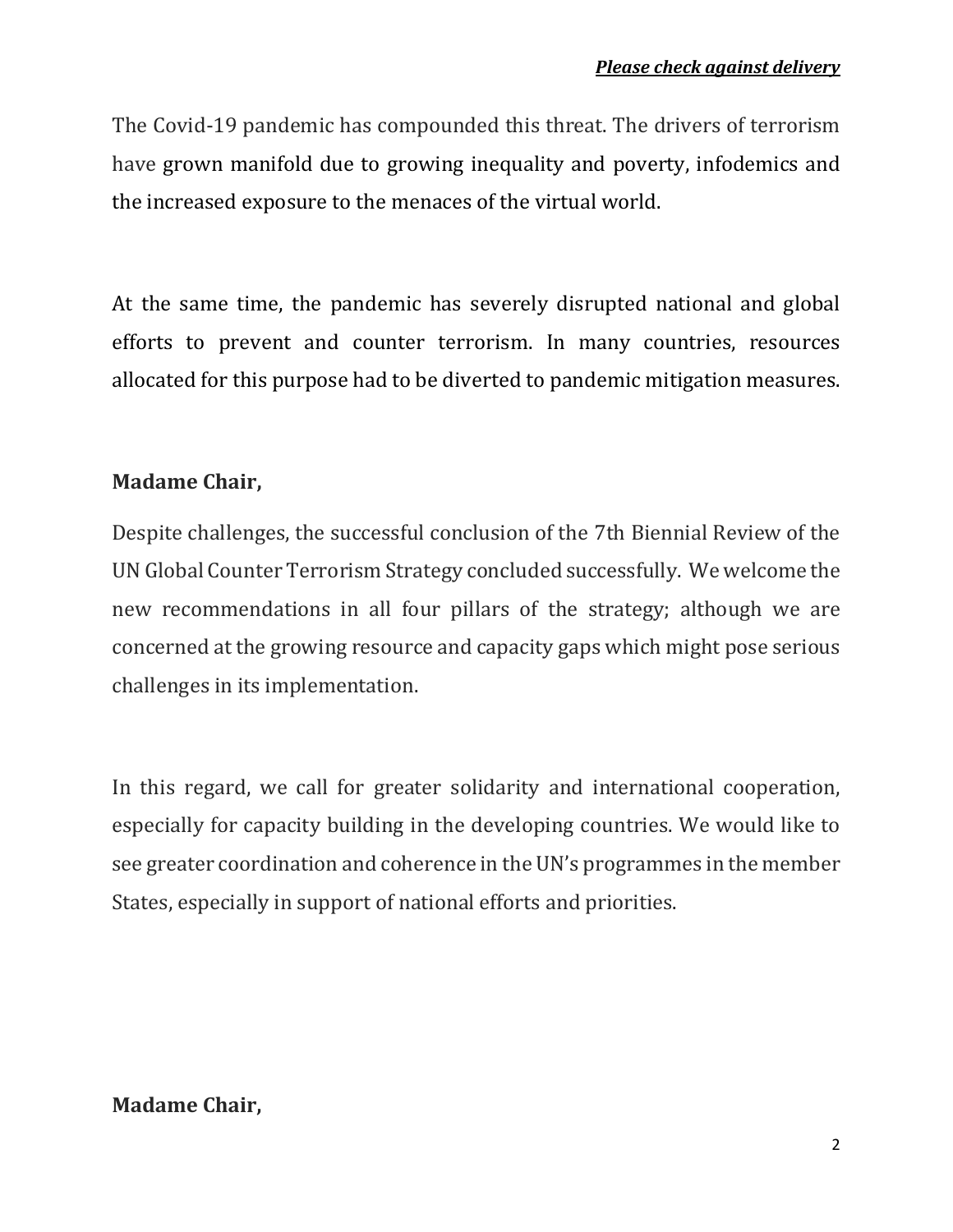The Government of Bangladesh has a zero-tolerance policy against terrorism in all its forms and manifestations. We have put in place necessary legislations and policies to counter and prevent terrorism, violent extremism, terrorist financing and related menaces.

We work closely with the relevant UN entities, our bilateral partners, as well as, civil society organizations in strengthening our response to the threats of terrorism and violent extremism. We also have good partnership with the Global Community Engagement and Resilience Fund (GCERF).

### **Madam Chair,**

Terrorism affects us all, and it is only through collective efforts that we can combat it. Allow me to reiterate a few points:

*First,* terrorism cannot and should not be associated with any religion, race, faith, culture, ethnicity or society. Bangladesh strongly condemns and rejects any attempt to associate terrorism with any particular religion or nationality. All international efforts to counter terrorism should be based on this fundamental premise.

*Second***,** terrorism cannot be seen from a mere operational perspective. Rather we must identify the root causes and invest in their elimination. While addressing poverty and other development challenges are important, we must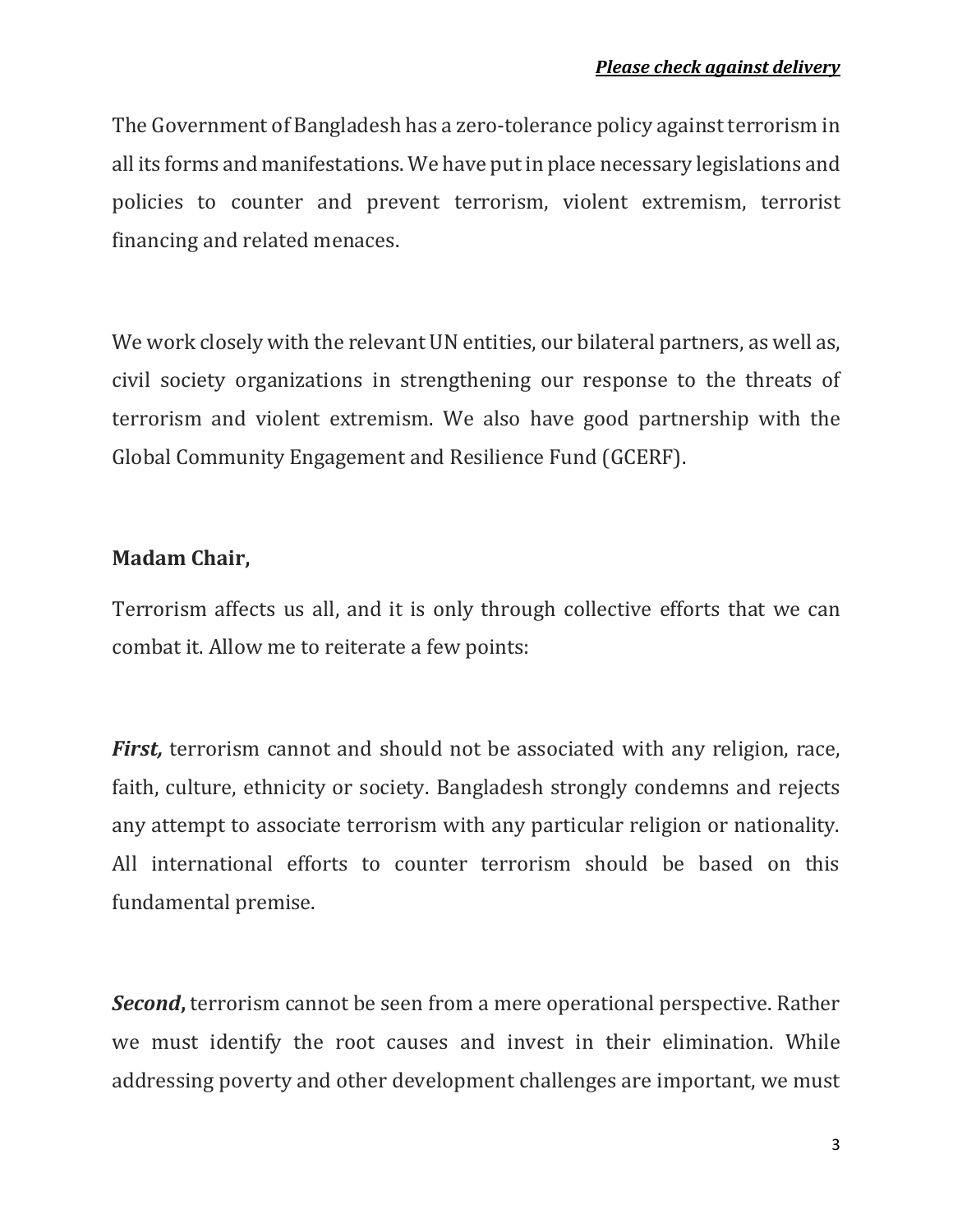also look into the factors that foment grievances, exclusion and ideological misgivings. Strengthening democratic values and rule of law at national and international level is imperative in this regard.

*Third***,** during the pandemic we have seen a rise in violence, intolerance, hate speech, and xenophobia. These factors, if not addressed immediately, could lead to a cycle of violence and act as the perfect breeding ground for terrorism and violent extremism. We need to ensure therefore, an inclusive and sustainable recovery process, where no one would be left behind. Through education and dialogue, we can inculcate a culture of peace within societies to combat such menace.

*Fourth,* the abuse of new technologies is also posing new threats. It is crucial to stem the use of new technologies and social media platforms for malicious and terrorist purposes, including the use of gaming technologies for recruitment. The youth and children are particularly vulnerable and often the targets. It is critical to educate them to recognize and reject manipulative contents in the digital space.

Digital cooperation should be complemented with corresponding education and training facilities with a view to increase preparedness against online terrorism.